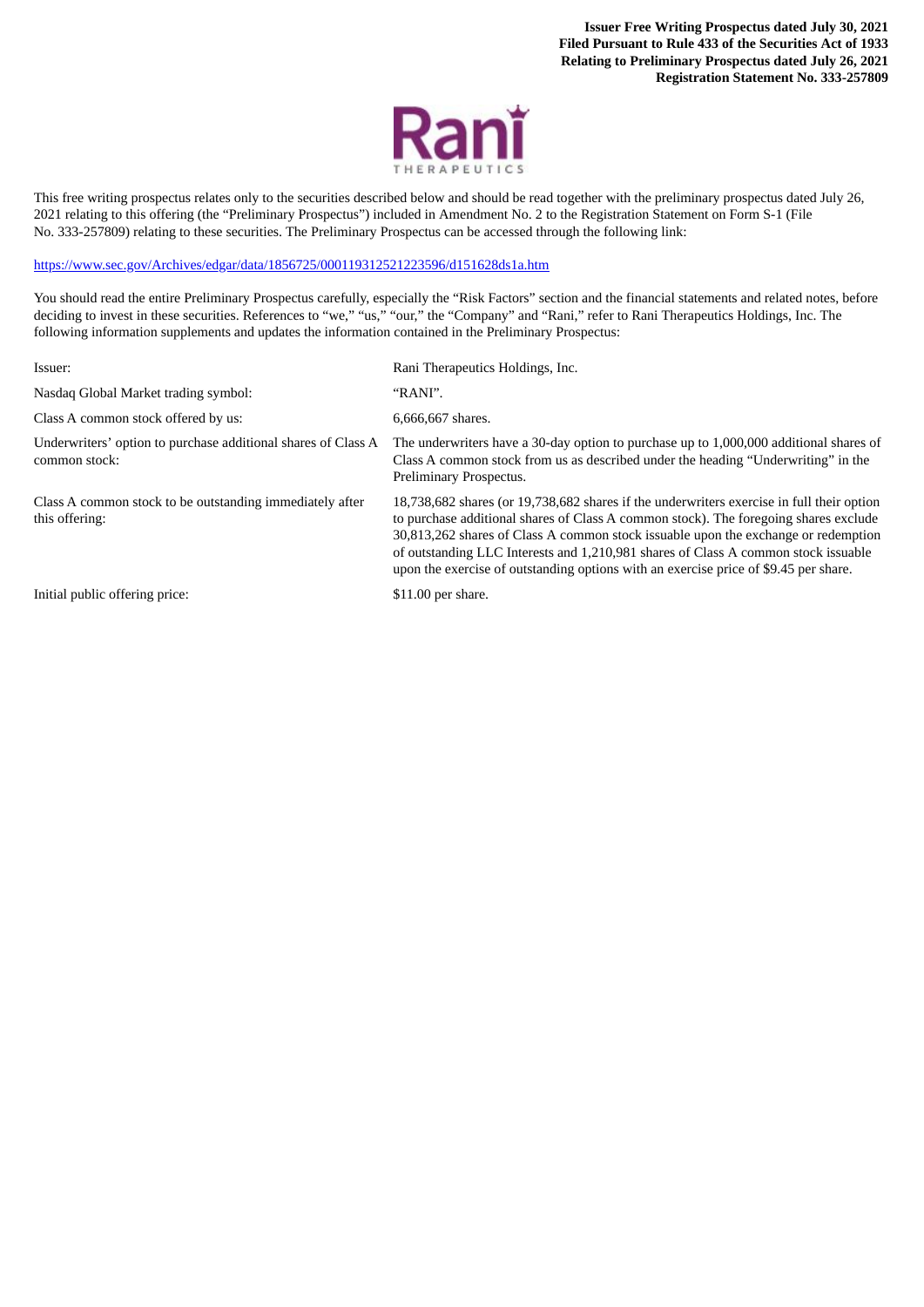Potential insider participation: South Lake One LLC and its affiliates (collectively, "South Lake One") have indicated an interest in purchasing approximately \$69.3 million of shares (or 6,300,000 shares) in the aggregate of our Class A common stock in this offering at the initial public offering price. Immediately following the closing of this offering, South Lake One will beneficially own approximately 24.1% of our stock, representing approximately 3.7% of our voting power (or approximately 23.6% of our stock, representing approximately 3.7% of our voting power if the underwriters exercise in full their option to purchase additional shares of Class A common stock). However, because indications of interest are not binding agreements or commitments to purchase, the underwriters may determine to sell more, fewer or no shares in this offering to any of these parties, or any of these parties may determine to purchase more, fewer or no shares in this offering. The underwriters will receive the same underwriting discount on any shares purchased by these entities as they will on any other shares sold to the public in this offering.

Insider ownership: Immediately following the closing of this offering, our named executive officers, directors, holders of 5% or more of our capital stock and their respective affiliates will hold approximately 78.7% of our outstanding stock, representing approximately 85.4% of our voting power (or approximately 77.1% of our stock, representing approximately 85.2% of our voting power if the underwriters exercise in full their option to purchase additional shares of Class A common stock).